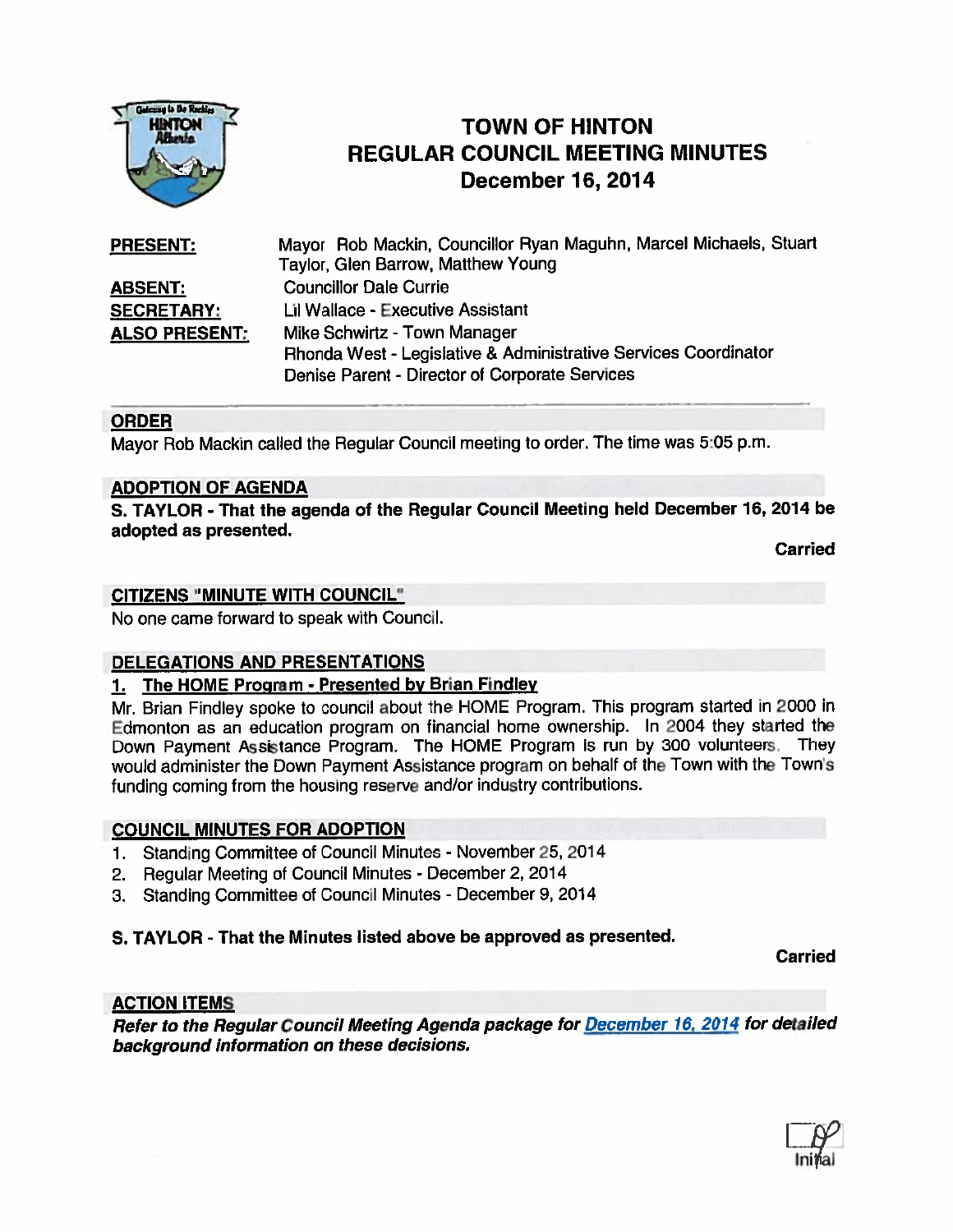R. MAGUHN - that Council classify the previous motion as "High Priority" to be completed by the end of the first quarter of 2015 (Q1:15).

## 2. Subdivision #135 Road Name

| R. MAGUHN - That Council name the cul-de-sac in Subdivision #135 "Cache Percotte |  |  |  |  |  |
|----------------------------------------------------------------------------------|--|--|--|--|--|
| Cove".                                                                           |  |  |  |  |  |

3. 2015 Capital / Project Budget

R. MACKIN — That Council approve line items #104 to 131.

M. YOUNG — That Line item #140 be approved.

S. TAYLOR - That In Progress (l/P) line items #13, 20, 21, 33, and 76 be approved.

Carried

Carried

S. TAYLOR - That all other line items come back to Council at Standing Committee with <sup>a</sup> one-page summary for review, with the exception of Line Items #5.2 and Line ORS be approved.

Carried

### 4. 2015 Interim Operating Budget R. MAGUHN - That Council adopt <sup>a</sup> 2015 interim operating budget, based on the 2014 budget estimate of \$30,464,891, until the final <sup>2015</sup> operating budget is adopted.

Carried

## INFORMATION ITEMS

1. Council Information Package #1 - previously circulated December 3,2014

2. Council Information Package #2 - previously circulated December 10, 2014

M. YOUNG - That Council Information Packages #1 and #2 be accepted for information. Carried



Town of Hinton APPROVED Regular Meeting of Council Minutes— December 16, 2014 Page  $|2$ 

Carried

Carried

Carried

Carried